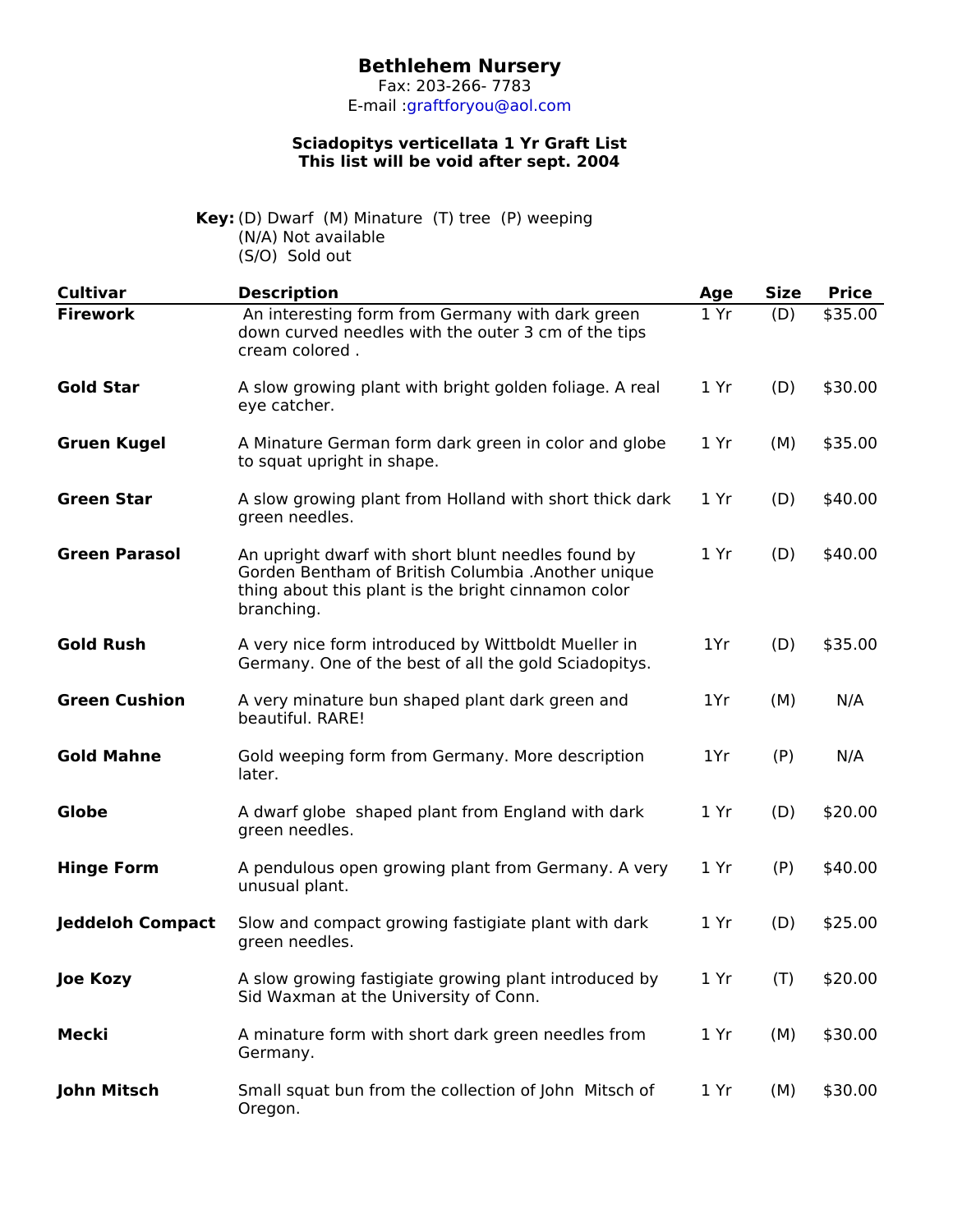#### **Sciadopitys verticellata 1 Yr Graft List This list will be void after sept. 2004**

| <b>Key:</b> (D) Dwarf (M) Minature (T) tree (P) weeping |  |
|---------------------------------------------------------|--|
| (N/A) Not available                                     |  |
| (S/O) Sold out                                          |  |

| <b>Cultivar</b>        | <b>Description</b>                                                                                                                                                               | Age  | <b>Size</b> | <b>Price</b> |
|------------------------|----------------------------------------------------------------------------------------------------------------------------------------------------------------------------------|------|-------------|--------------|
| <b>Long Needle</b>     | A full size tree with much longer needles than the<br>normal and with a very unusual look.                                                                                       | 1Yr  | (T)         | \$25.00      |
| <b>Moon Light</b>      | A beautiful plant introduced by Wittboldt Mueller of<br>Germany. Needs a location away from winds and<br>afternoon sun and also protection in winter.                            | 1 Yr | (D)         | \$40.00      |
| <b>Ossorio Gold</b>    | From the collection of Alfonse Ossorio, a golden<br>sciadopitys that will always draw attention to your<br>planting.                                                             | 1 Yr |             | \$25.00      |
| <b>Picola</b>          | A minature little bun with short dark green glossy<br>needles. Good for rock gardens or contiainers. A real<br>beauty!                                                           | 1 Yr | (M)         | \$40.00      |
| Pyrimiden              | A slow growing tight pyramidal plant from Germany.<br>Very Compact and neat.                                                                                                     | 1 Yr | (D)         | \$35.00      |
| <b>Pygmy</b>           | Slow growing mini with thick blunt dark needles. Good<br>for container or small gardens.                                                                                         | 1 Yr | (M)         | \$40.00      |
| <b>Richies Cushion</b> | A green cushion shaped plant, 3 " a year.                                                                                                                                        | 1Yr  | (D)         | \$22.00      |
| <b>Golden Parasol</b>  | From Ruslyn Nursery in New Paltz NY. A plant that<br>flushes yellow in spring, white in summer and back to<br>green. See www.bethlehem nursery.com                               | 1 Yr | (D)         | \$35.00      |
| <b>Tsai Cheng</b>      | A new globe shaped little olive green sciadopitys that<br>can be grown in a small garden.                                                                                        | 1 Yr | (D)         | \$30.00      |
| <b>Sternschnuppe</b>   | A genetically altered plant created by Wittboldt Mueller<br>in Germany that has short thick blunt needles and is<br>awesome!                                                     | 1 Yr | (D)         | \$40.00      |
| <b>Sternschnuppe 2</b> | Another creation by Wittboldt Mueller except this was<br>from seed treated withradiation. It has thick pointed<br>needles and are glossy and very dark green. Another<br>beauty! | 1Yr  | (D)         | \$40.00      |
| <b>Star Burst</b>      | An upright thick growing plant from Larry Stanley in<br>Oregon with unusual stem and needle growth.                                                                              | 1Yr  | (D)         | \$25.00      |
| <b>Shorty</b>          | A dwarf conical form with shorter than usual needles. It<br>also shows its inne rframework giving it a Japanese look.                                                            | 1 Yr | (D)         | \$25.00      |
| <b>Turned Needle</b>   | A full size plant with long twisted needles from<br>Germany. Strange but a beauty.                                                                                               | 1 Yr | (T)         | \$35.00      |